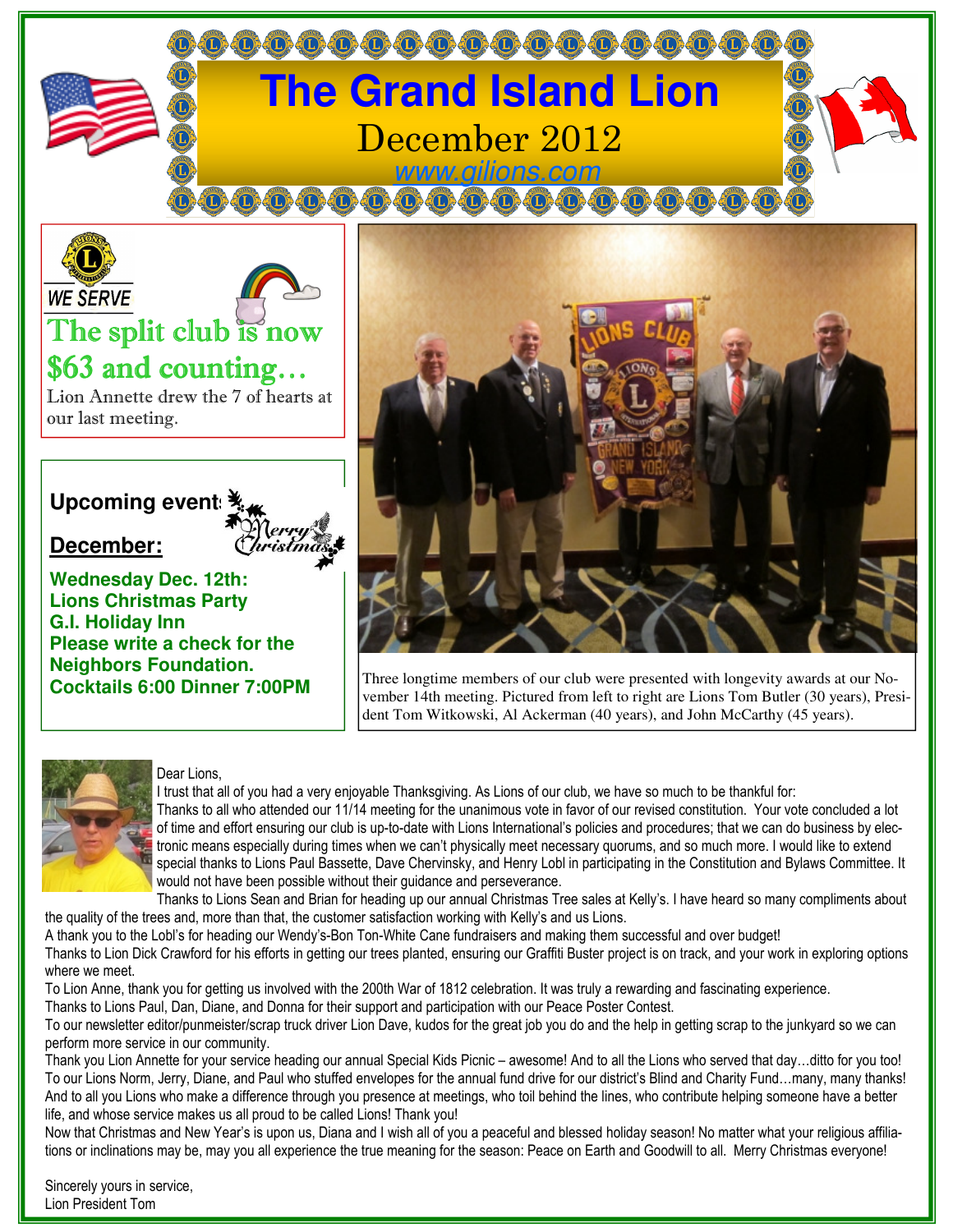

### **Lions,**

 **Our Christmas Party will be held at the Grand Island Holiday Inn on December 12th. Lion Fred and Tammy Ruocco will again entertain us and as part of our ongoing mission to serve our community Lion Fred is asking that we all bring a check to donate to the Neighbors Foundation. Come and enjoy the party with Our Club. Cocktails at 6PM Dinner at 7PM.** 

Bon Ton Project raises \$515

 The coupon book sales saw another successful year. We have yet to receive the store check. Thank-You to all the Lions who bought books and to these members who sold at the store Anne Fahning, Dave Chervinsky, Shelia Ferrentino, Henry and Annette Lobl.

**Meeting changes for January: Lions , Please make note of the changes to our meeting schedule. Our January 9th meeting will be held at 12 Noon at Say Cheese Pizza. Our January 23rd meeting will be held at the usual time but at the Holiday Inn.** 

**Lion Annette** 

Member Highlight- Tom Rusert

 Although Tom is somewhat laconic, when he does speak it is usually to add levity to the conversation. Tom has been a member since December 1998.He has held the positions of of Board Director, Membership Chair in 2007 and 2008 and is currently second VP..He is Chairman of the floor project for the Spaghetti Dinner. He has been consistently involved in being a boat Captain or working with the boats. Tom and his wife Peggy helped with the Club bicentennial project in Lewiston. He is a loyal attendee at Club meetings having achieved perfect attendance for 10 years. We look forward to your sense of humor when you become President. Lion Annette